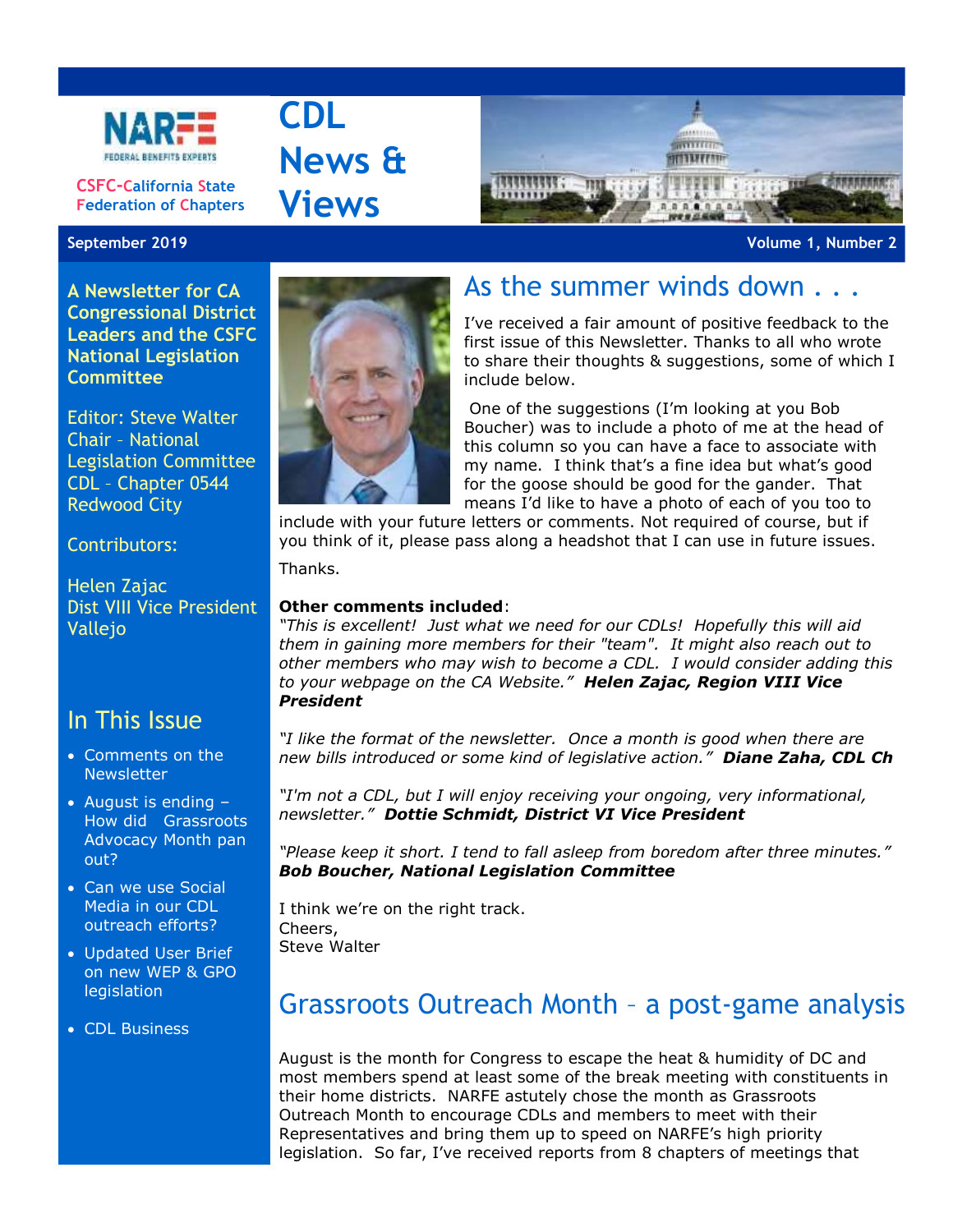### **National Legislation Committee**

- Chair: STEVE WALTER MENLO PARK
- Co-Chair Vacant
- Dist II JERRY **HARDISON** LONG BEACH
- Dist V ANASTASIOS PILIOTIS PLEASANTON
- Dist V PAT D'LARZELERE East Palo Alto
- Dist VI JEANETTE **SCHMIDT** NEVADA CITY
- Dist VII ROBERT **BOUCHER NAPA**
- Dist VIII RANDALL **SCOTT** ROSAMOND

#### **NARFE is on Facebook, Twitter and LinkedIn**

- **On Facebook, the username is [NARFE National](https://www.votervoice.net/BroadcastLinks/a6FVCWJbdvI_HsStxKkifg)  [Headquarters](https://www.votervoice.net/BroadcastLinks/a6FVCWJbdvI_HsStxKkifg)**
- **The Twitter handle is [@narfehq](https://www.votervoice.net/BroadcastLinks/dF0LhRWPdCWx8-Tt34T94A)**
- **NARFE's LinkedIn page is [NARFE.](https://www.votervoice.net/BroadcastLinks/pMBYB-S4XqA4Vmg-MW7rAQ)**

have been arranged so far this month. There is still about a week to go before Representatives return to DC after Labor Day. If you haven't done so already, try to arrange a meeting with your Representative or with his District Staff. If you've already done so but don't find your visit on the list below, email me and I'll include a final version in next month's newsletter.

| <b>CA</b><br><b>District</b> | Congressperson                       | <b>CDL</b>         | Chapter/City                            | Date of<br>Visit |
|------------------------------|--------------------------------------|--------------------|-----------------------------------------|------------------|
| 2                            | Jared Huffman                        | Robert Martin      | 400 - Marin County                      | $27 - Aug$       |
| 5                            | Mike Thompson                        | <b>Bob Boucher</b> | 281 - Napa County                       | $16$ -Aug        |
| 9                            | Jerry McNerney                       | Gaylin Zeigler     | 1718 - Delta                            | 29-Aug           |
| 11                           | Mark DeSaulnier                      | Robert Martin      | 531 - Concord, Mt. Diabld               | $22$ -Aug        |
| 18                           | Anna Eshoo                           | Steve Walter       | 544 - Redwood City                      | $19$ -Aug        |
| 20                           | Jimmy Panetta                        | Forney Lundy       | 1496 - Salinas                          | 1-Aug            |
| 32                           | Grace Napolitano                     |                    | Gloria Gandara 388 E San Gabriel Valley | $12$ -Aug        |
| 44                           | Nanette Diaz Barragan   Dennis Niles |                    | 2323 - Cominguez Hills                  | 9-Aug            |
|                              |                                      |                    |                                         |                  |

# Social Media –

You probably received an email from NARFE headquarters recently encouraging you to use Social Media more in your interactions with your representatives. To quote from the email:

*"According to a study by the Congressional Research Service, 100 percent of Congress is engaging their constituents on social media. Members of Congress are using social media platforms to communicate, develop constituent legislative agendas, and to expand their reach."*

So two things seem clear:

1) Our representatives are on board with Social Media, and

2) NARFE headquarters would like us to start engaging them more directly with this technology.

I'm curious how many of us CDLs have and actually use either Facebook or Twitter. I know I have a Facebook account but I only go there occasionally and post to it very rarely. I did have a Twitter account at one time but let it lapse because I never used it and was leery of following anybody because of the time it would take away from other things I'm doing. I may be a Neanderthal but I find email and texting from my phone is all the technology I need to stay in touch. But what do you think?